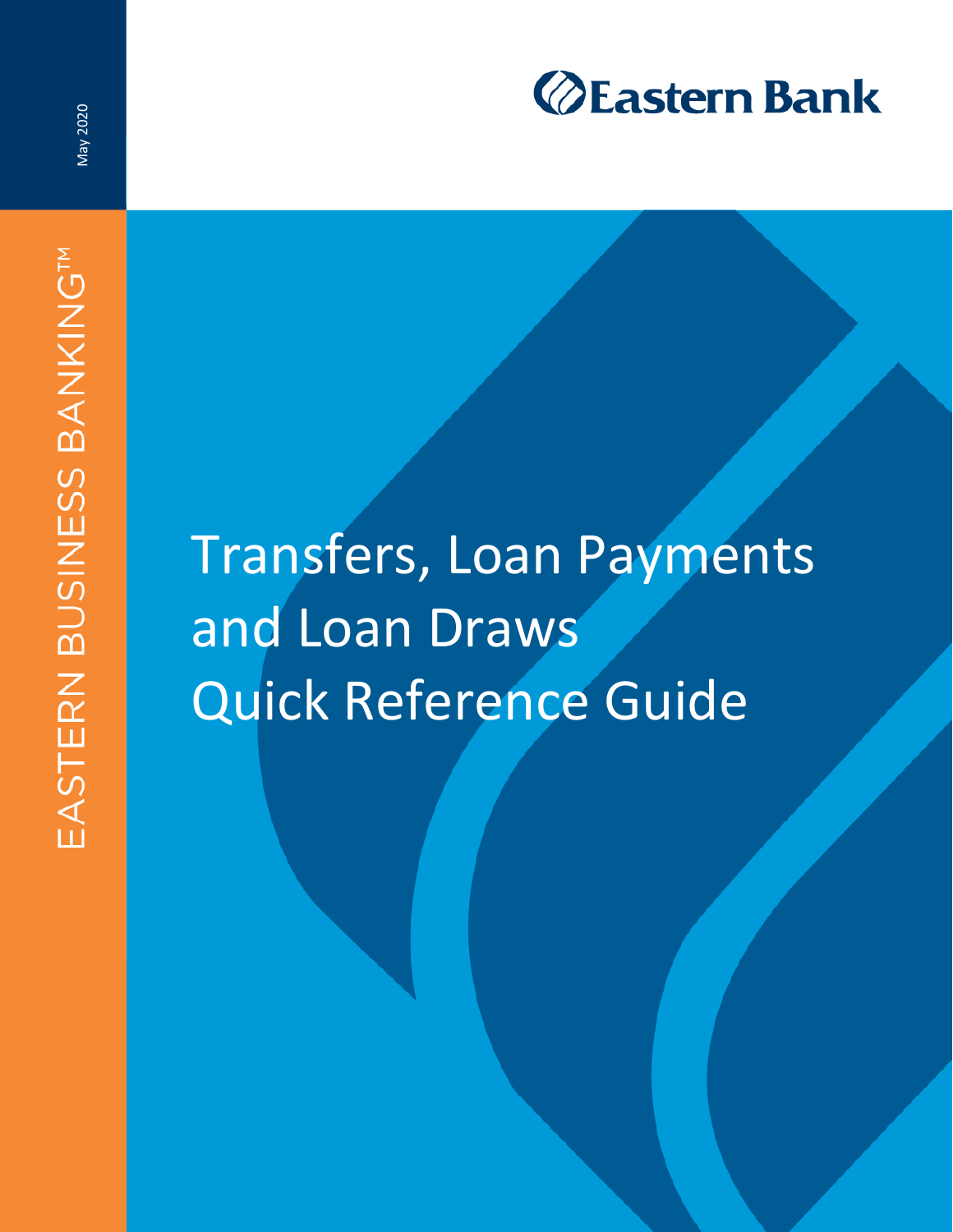## **TRANSFERS WIDGET**

The Transfers widget lets you make and view transfers from one account to another. This widget also lets you make and view loan payments and loan draws.

The Transfers widget can be accessed from the **Home** workspace. It can also be added to any workspace from the **Add Widget** function.

| Transfers                                                                | 券             |
|--------------------------------------------------------------------------|---------------|
| ⊕ Add a Transfer ⊕ Add a Loan Draw ⊕ Add a Loan Payment B Export A Print |               |
| Select fields<br>Filter                                                  | All Transfers |

## **MAKE A TRANSFER:**

To make a transfer between two accounts:

- **1.** From the Home workspace, go to the **Transfers** widget.
- **2.** Click **Add a Transfer**. The Transfer window appears.

| <b>Transfer From</b>                              |  |
|---------------------------------------------------|--|
|                                                   |  |
| Select an Account                                 |  |
| <b>Value Date</b>                                 |  |
| 05/11/2020                                        |  |
| Transfer must be approved by 05/11/2020 23:59 EDT |  |
|                                                   |  |
| <b>Transfer To</b>                                |  |
|                                                   |  |
|                                                   |  |
|                                                   |  |
|                                                   |  |
|                                                   |  |
|                                                   |  |
| Amount                                            |  |
| <b>Comments</b>                                   |  |
|                                                   |  |
|                                                   |  |
|                                                   |  |

- **3.** Use the **Transfer From** drop-down to select the account to be debited.
- **4.** Use the calendar icon to select a transfer **Value Date**.
- **5.** Use the **Transfer To** drop-down to select the account into which the transfer will be deposited.
- **6.** In the **Amount** field, enter the transfer amount.
- **7.** (optional) In the Comments field, enter any comments associated with the transfer. Comments are stored with the transaction record online but are not forwarded with the transaction.
- **8.** Click **Schedule Transfer**.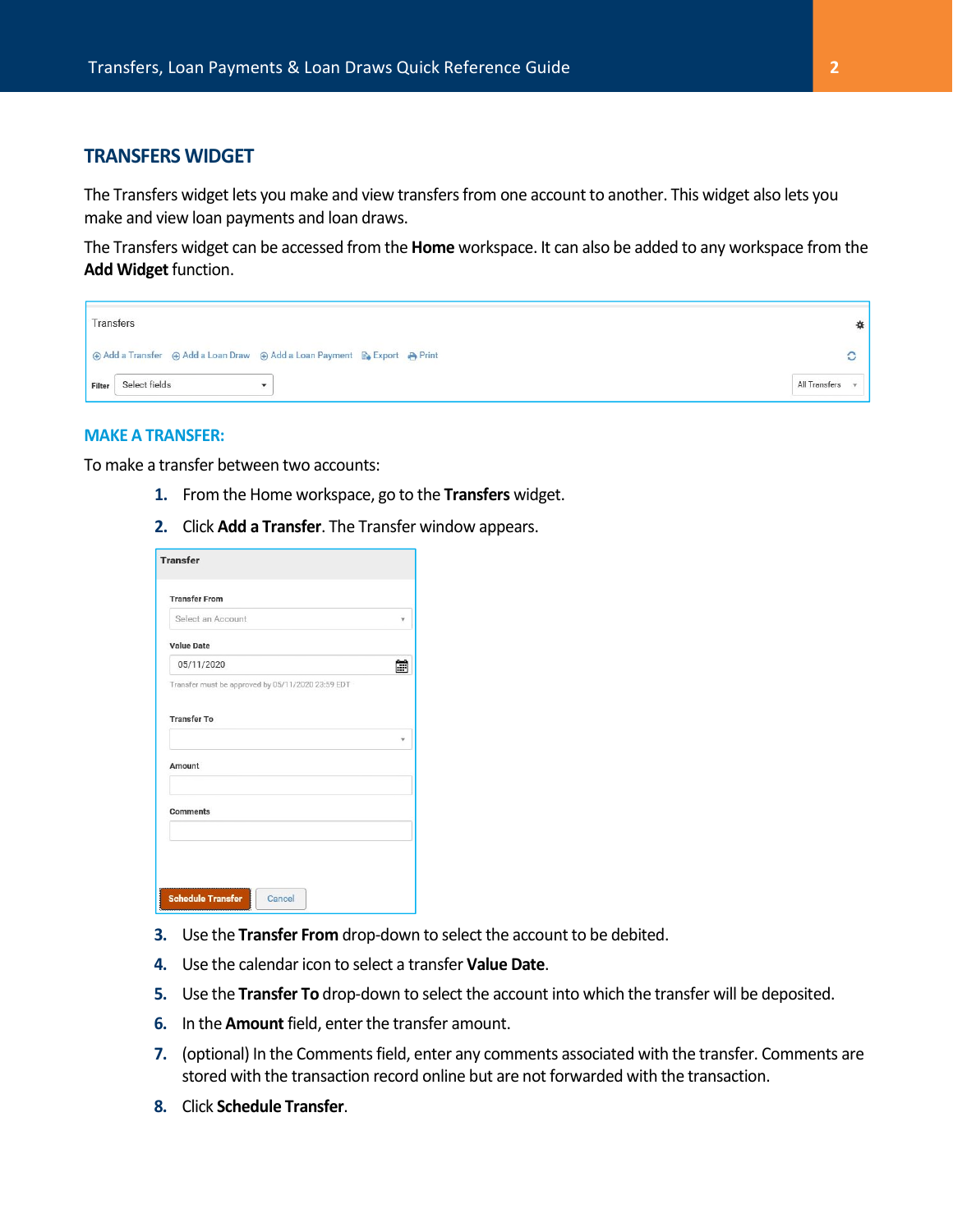After the transfer is submitted, a message will appear at the top of the screen indicating whether it was submitted successfully.

The transfer is processed when the Status is **Bank Confirmed.** The Status of the transfer can be viewed from the Transfers list view.

|                      | ✔ Payment Submitted Successfully           |                      |            |                      |                    |                       | $\triangle$ Details<br>$\times$ |
|----------------------|--------------------------------------------|----------------------|------------|----------------------|--------------------|-----------------------|---------------------------------|
|                      | ID: 4151                                   |                      |            |                      |                    |                       |                                 |
|                      | Payee: Business Stmt Savings               |                      |            |                      |                    |                       |                                 |
|                      | Payment Date: 05/11/2020                   |                      |            |                      |                    |                       |                                 |
|                      | Payment Total: \$1,000.00<br>From Account: |                      |            |                      |                    |                       |                                 |
|                      |                                            |                      |            |                      |                    |                       |                                 |
|                      |                                            |                      |            |                      |                    |                       |                                 |
| Filter               | Select fields                              | ۰                    |            |                      |                    |                       | All Transfers                   |
| AII                  | <b>Actions</b>                             | <b>Transfer Date</b> | Amount     | <b>Transfer From</b> | <b>Transfer To</b> | <b>Status</b>         | *<br><b>Creation Date</b>       |
|                      |                                            | 05/11/2020           | \$1,000.00 |                      |                    | <b>Bank Confirmed</b> | 05/11/2020 14:42:15             |
| $\qquad \qquad \Box$ | $View -$                                   |                      |            |                      |                    |                       |                                 |
| B                    | View $\rightarrow$                         | 05/11/2020           | \$1,200.00 |                      |                    | <b>Bank Confirmed</b> | 05/11/2020 14:40:53             |
| $\square$            | View $\blacktriangledown$                  | 05/11/2020           | \$500.00   |                      |                    | <b>Bank Confirmed</b> | 05/11/2020 14:40:07             |

 **If the transfer requires approval**, the Status will appear as **Entered**. To approve, select **Approve** from the **Actions** list dropdown.

| $\Box$ All | <b>Actions</b>                  | <b>Trans</b> |
|------------|---------------------------------|--------------|
|            | View $\blacktriangledown$       | 09/2         |
|            | Approve<br>View                 |              |
| Ħ          | <b>Delete</b><br>View<br>Reject |              |
|            | Viour                           | na           |

 **If the transfer was not processed**, the Status will appear as **Rejected**. To view the bank reject reason, select **View** from the **Actions** list.

| <b>Transfer</b>              |                   |               |
|------------------------------|-------------------|---------------|
| <b>Transfer Details</b>      |                   |               |
| <b>Transfer From</b>         |                   |               |
|                              | Demo 1            |               |
| Value Date                   |                   |               |
| 11/20/2019                   |                   |               |
| <b>Transfer To</b>           |                   |               |
|                              | Demo <sub>2</sub> |               |
| Amount                       |                   |               |
|                              |                   | 12,000,000.00 |
| Comments                     |                   |               |
|                              |                   |               |
| <b>Bank Rejection Reason</b> |                   |               |
| <b>Insufficient Funds</b>    |                   |               |